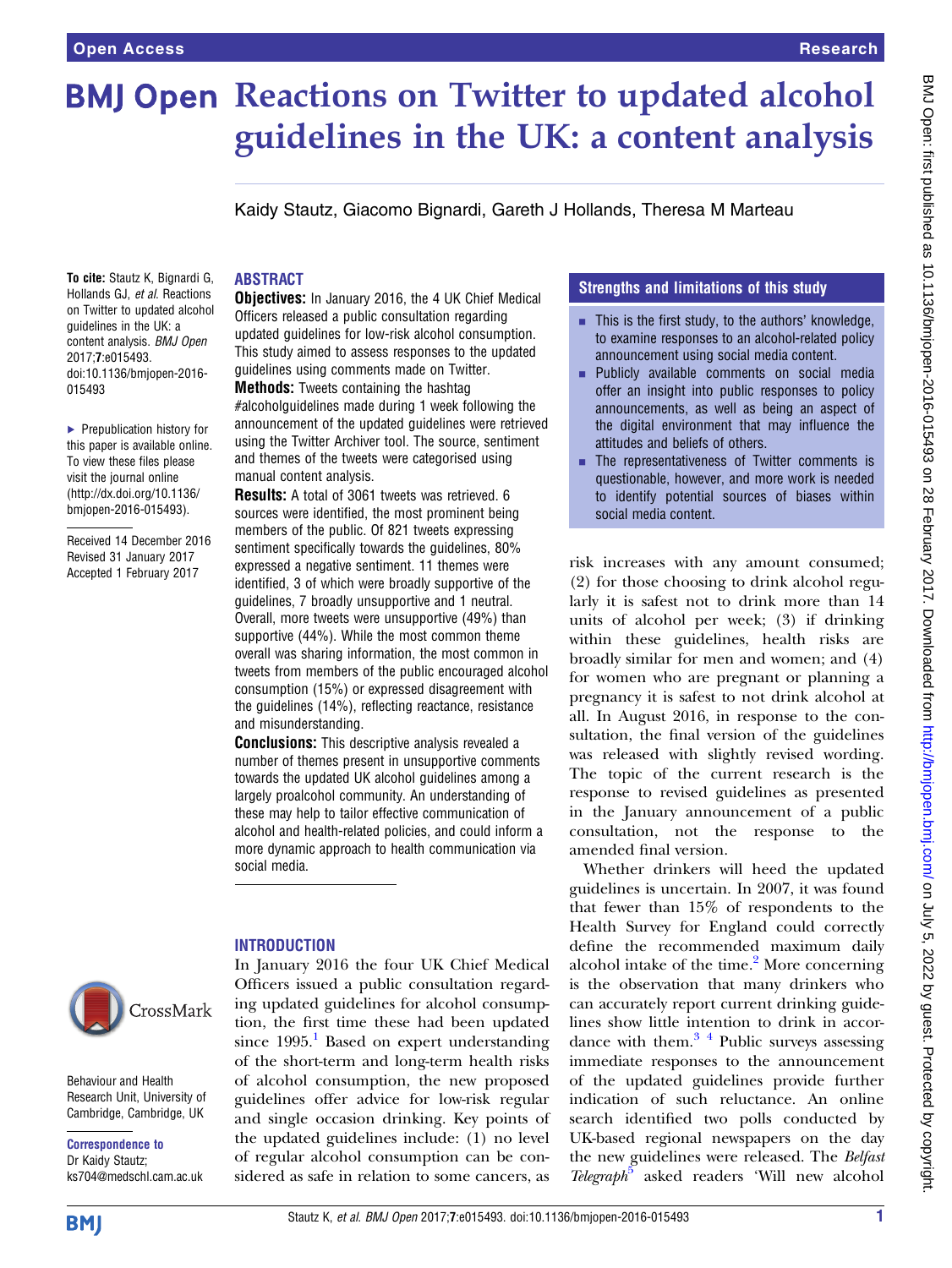guidelines change your habits?', to which 81% of 215 respondents answered no and 19% answered yes. The *Express*  $\mathcal{C}$  *Star*<sup>[6](#page-8-0)</sup> asked 'Will you cut your alcohol consumption in light of new guidelines?', to which the same proportion—81%—of 648 respondents answered no, with 19% answering yes. Despite these negative responses, online search behaviour suggests that the announcement of the revised guidelines successfully generated awareness and interest. Google Trends indicates that the announcement of the revised guidelines led to increased searches for the terms 'alcohol guidelines' and 'alcohol units'. Although the number of searches dropped off substantially in the days following the announcement, there appears to have been a modest increase in searches for 'alcohol guidelines' in the 6 months following the announcement, compared with the 6 months prior (figure 1).

A more detailed insight into reactions to the updated guidelines may be gleaned from comments made on the online microblogging community Twitter. Twitter is a rich source of public opinion, with 313 million monthly active users as of June  $2016<sup>7</sup>$  $2016<sup>7</sup>$  $2016<sup>7</sup>$  Users can post 140 character statements, or tweets, which are presented on that user's profile page and in the content feed of that user's followers, as well as being searchable by other users. Given its large user base and the immediacy of its content, Twitter data can be used to assess responses to news and events, as well as general opinions towards specific topics. Twitter sentiment towards current economic and political issues has been shown to correlate substantially with public opinion gathered from population surveys.<sup>[8](#page-8-0)</sup> Researchers are beginning to use Twitter content to address health-related questions. For example, public opinion on e-cigarettes, hookah, and cannabis has been characterised using tweets. $\frac{9-11}{9}$  $\frac{9-11}{9}$  $\frac{9-11}{9}$  Regarding alcohol, a content analysis of tweets mentioning alcohol made

during 1 month in 2014 found that Twitter chatter about alcohol is overwhelmingly positive, with 79% of tweets being proalcohol and only 7% being antialcohol.<sup>[12](#page-8-0)</sup>

Tweets, like any social media content, are also aspects of the digital environment that might influence attitudes and beliefs.<sup>[13](#page-8-0)</sup> Social media sites are now a news source for many and for these individuals the first exposure to a story may come infused with the opinions of other users, which may in turn shape opinions and beha-viour.<sup>[14](#page-8-0)</sup> There is evidence linking exposure to alcoholrelated content on social media with own alcohol use behaviour. More frequent posting of alcohol-related content by one's friends on social media is associated with one's own alcohol use and clinical symptoms of problematic use, $\frac{15 \times 16}{15}$  while exposure to any form of alcoholrelated media content, including online and social media content, predicts earlier experimentation with alcohol among adolescents.<sup>[17](#page-8-0)</sup>

Twitter content has not yet been used to assess opinions regarding alcohol-related policy, though it has been used to assess opinions and sentiment towards National Health Service reforms in the UK.<sup>[18](#page-8-0)</sup> The public response to health policy decisions is important and may help to identify issues and improve future health communication. For example, one criticism of the revised guidelines was that they were written with an 'emphasis on inducing fear through mentions of cancer, and consistent downplaying and even denial of any health benefit'.<sup>[19](#page-8-0)</sup> Comments made on Twitter may provide evidence pertinent to this criticism. Relatedly, Twitter comments could provide a first insight into whether the revised alcohol guidelines are generating new dialogue about alcohol's negative impact on health, a potential mediating pathway to reducing consumption.<sup>[20](#page-8-0)</sup>

The aim of this study is to describe the source, sentiment and themes of responses to the UK Government's



Figure 1 Relative frequency of Google searches for the terms 'alcohol guidelines' (blue) and 'alcohol units' (red) in the UK from 1 July 2015 to 1 July 2016. The y-axis represents search interest relative to the highest point on the chart. A value of 100 is the peak popularity for the term.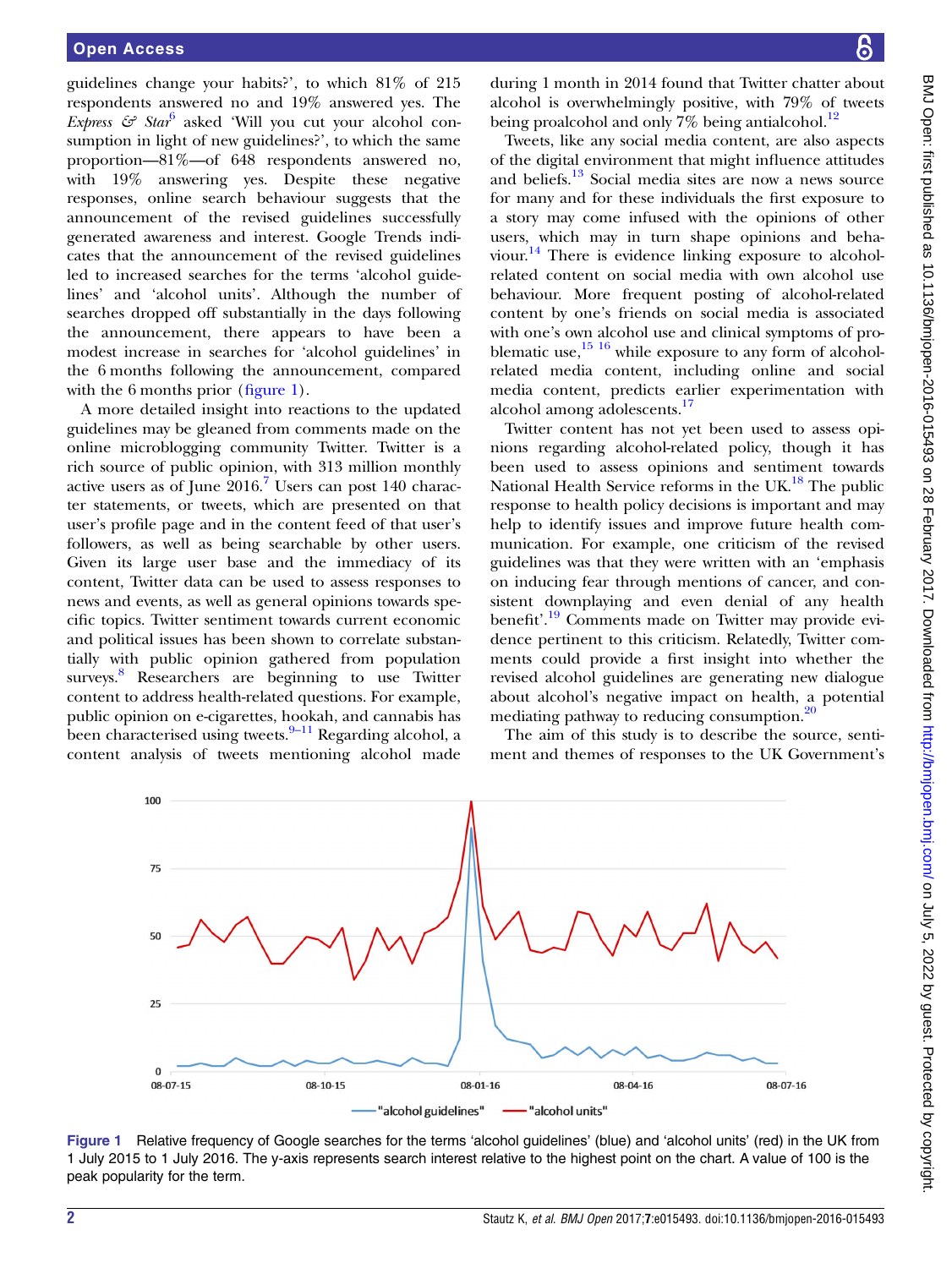Chief Medical Officers' updated alcohol consumption guidelines using comments made on Twitter.

#### **METHODS**

We adhered to recommendations set out by Rivers and Lewis<sup>21</sup> regarding the collection, analysis and presentation of Twitter data.

#### Data source

Public tweets including the hashtag #alcoholguidelines were collected for 1 week from the date the new guidelines were released (8 January 2016) using the Twitter Archiver add-on to Google Sheets. $22$  This tool allows users to download public tweets that include specified hashtags or keywords. Tweets from users who have set their Twitter profiles to be private are not collected.

The first use of the #alcoholguidelines hashtag was by Good Morning Britain, a nationally televised morning news and entertainment programme whose Twitter account was followed by around 293 000 users in January 2016. The hashtag was soon picked up by other media outlets and by the UK Department of Health (whose first choice of hashtag, #alcoholupdate, failed to spread throughout the Twitter community), and became the principal tag for discussion about the new guidelines.

Twitter Archiver extracted 3061 original tweets made from 8 to 14 January 2016. These were downloaded on 15 January 2016. The majority of these tweets (2631) were made on the day the new guidelines were released. Retweets, comments reposted by other users with no additional input, were excluded.

#### Analytic procedure

#### Spam and irrelevant tweets

We excluded tweets that appeared to be spam, machinegenerated (eg, tweets only using the popular hashtag terms of the day), non-sensical or irrelevant to the alcohol guidelines.

#### Source

The source account of each tweet was categorised by viewing each account's screen name, full name and short biography. A list of provisional sources was identified by the first author and refined through discussion between two researchers (KS and GB). To assess the reliability of coding source these two researchers coded a random sample of 100 accounts, which produced a good level of agreement (85%) and a Cohen's κ of 0.62.

#### Sentiment

The sentiment of each tweet was manually coded as either: (1) positive towards the guidelines, (2) negative towards the guidelines, or (3) neutral or communicating no clear sentiment towards the guidelines. Positive or negative sentiment was coded only if the tweet contained sentiment directed specifically towards the guidelines. Tweets that expressed positive or negative

sentiment only towards alcohol more generally, for example, were coded as neutral/no sentiment. Coding of a random sample of 100 accounts produced 70% agreement and a Cohen's κ of 0.50.

#### Themes

A list of provisional themes was created by the first author based on an initial viewing of the data, and a preliminary coding scheme was created. Three researchers (KS, GB and GJH) coded a random sample of 150 tweets using this scheme. The number and descriptions of themes and their inclusion criteria were then refined through discussion between these researchers. Two researchers (KS and GB) conducted further iterations of this procedure to develop a detailed coding manual. Once a final list of themes was decided on, 100 tweets were again coded and inter-rater reliability was assessed. The percentage agreement for all themes was high, ranging from 86% to 99%. Cohen's κ was high for five themes, ranging from 0.69 to 0.92. Three themes with weaker κ values (∼0.4) were developed further with more detailed inclusion criteria. Three themes showed poor reliability  $(0.3)$ , although these themes had a very low prevalence in the coding sample (0.05–0.14) and therefore high expected chance agreement levels (0.76– 0.99), which vastly increases the sampling error of  $\kappa$ <sup>[23](#page-8-0)</sup> When the themes and coding manual had been agreed on, two researchers (KS and GB) each coded half of the total tweets. Tweets that expressed multiple themes were coded as such.

#### RESULTS

A total of 3061 original tweets from 2291 unique accounts were retrieved. Removal of spam and irrelevant tweets left 2402 tweets from 1856 accounts for analysis. The 437 accounts that only posted irrelevant tweets were not analysed further. A total of 101 tweets (4.2% of the total retained) appeared to be relevant but did not fall into any of the identified themes. These tended to have ambiguous meaning and/or used additional linked images. These tweets were not coded for sentiment.

Of the accounts retained for analysis, most (n=1542, 83.1%) sent only one tweet. The mean tweets per account was 1.29 (SD=0.86). Number of followers of each account ranged from 0 (one account) to 12 277 014. The median number of followers was 487. The collected tweets were retweeted an average of 1.75 (SD=10.50) times and given an average 2.02 (SD=9.20) favourites by other users.

#### Source

Six source categories were identified: (1) member of the public (71.1% of tweets, n=1709), (2) health-related organisation or individual (12.4%, n=299), (3) news or media-related organisation or individual (5.8%, n=139), (4) alcohol industry-related organisation or individual (4.0%, n=97), (5) celebrity or public figure (1.3%,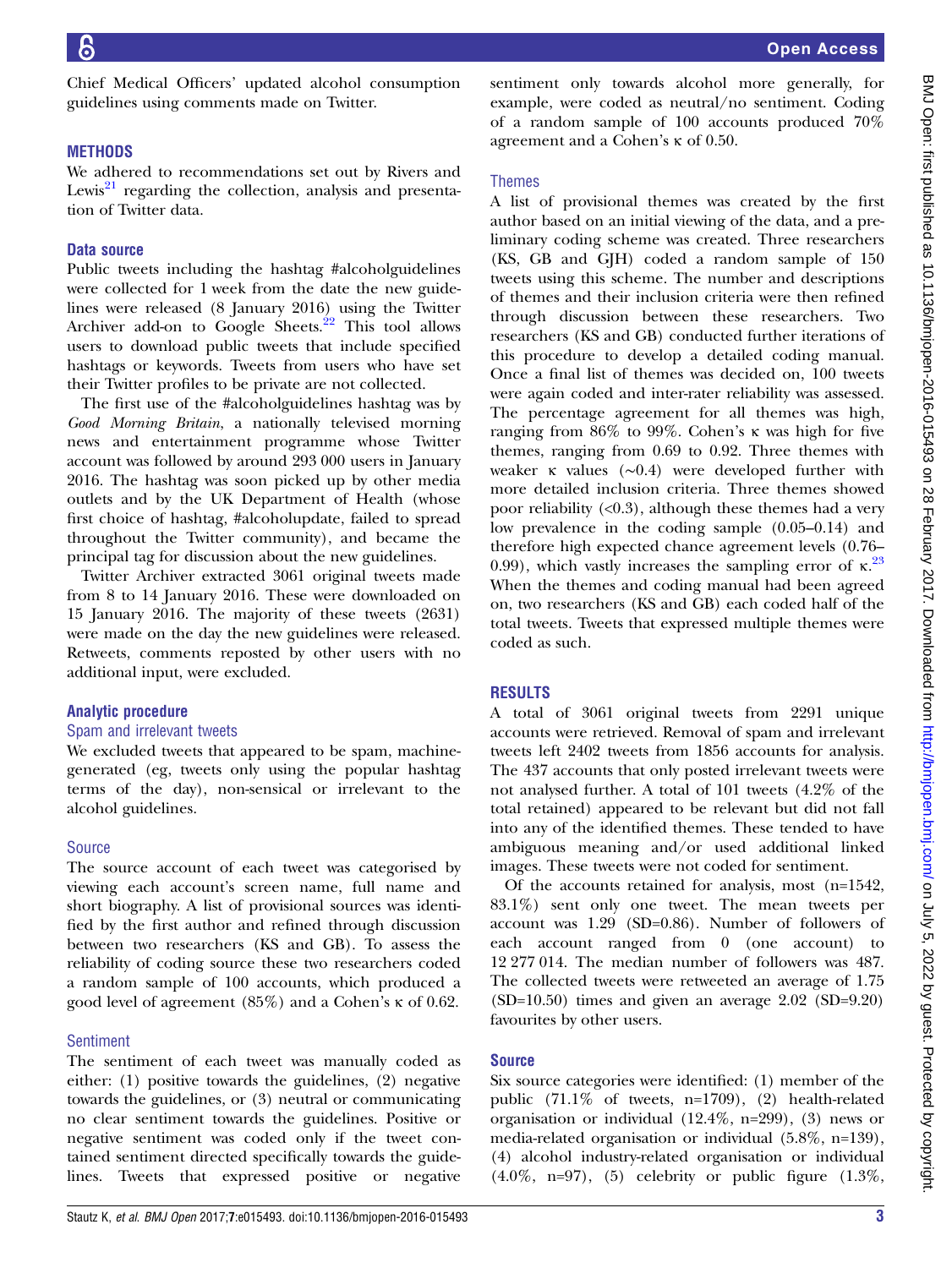n=31), and (6) miscellaneous (5.3%, n=127). Miscellaneous tweets were those that did not fall into any of the other identified categories, examples being businesses and parody accounts.

#### Sentiment

The majority of tweets  $(61.6\%, n=1480)$  were coded as not expressing any specific sentiment towards the guidelines, with 27.4% (n=658) expressing negative sentiment and 6.8% (n=163) expressing positive sentiment.

#### Themes

Eleven themes were identified. [Table 1](#page-4-0) provides a description of each theme, the number of tweets and accounts expressing each theme, and the popularity of these tweets as measured by retweets and favourites by other users. Three themes (1–3 in [table 1\)](#page-4-0) were rated as being broadly supportive of the new guidelines, seven (4–10) as broadly unsupportive and one (11) as neutral. Overall there were slightly more tweets that were unsupportive  $(49.1\%)$  than supportive  $(43.7\%)$ . Tweets within the disagreement theme appeared to be heterogeneous compared with other themes, necessitating further coding into subthemes. [Table 2](#page-6-0) details these subthemes. The most common were non-specific anger or resistance to the guidelines, and disagreement with the scientific backing of the guidelines.

Levels of sentiment attached to tweets within each theme category varied substantially (fi[gure 2\)](#page-6-0). Many tweets that expressed themes rated as broadly supportive of the revised guidelines did not express positive sentiment. For example, the majority of tweets expressing the sharing theme showed no clear sentiment (89.9%, n=648). Conversely, many of the themes rated as broadly unsupportive did express negative sentiment.

#### Comparison of themes expressed by different sources

[Table 3](#page-7-0) presents a breakdown of sentiment and themes expressed in tweets by each of the six identified sources. A comparison of themes expressed in tweets from the two most prominent sources, members of the public and health-related organisations or individuals, revealed notable differences. The themes most commonly expressed by members of the public in this sample were encouraging others to drink and disagreement. However, sharing information was the third most common theme in this group. Where sentiment towards the guidelines was identified in tweets from members of the public, the majority expressed negative sentiment (34.7% compared with 5.6% expressing positive sentiment). Tweets from health-related accounts were most likely to share information, with the second most common theme being agreement with the guidelines. Tweets from health-related accounts typically expressed no clear sentiment towards the guidelines. Where sentiment was expressed, it was more likely to be positive (15.4% compared with 4.3% negative).

#### Popularity of tweets by sentiment and theme

Tweets expressing positive sentiment received more retweets  $(M=1.82, SD=6.45)$  than negative  $(M=1.39,$ SD=11.39) and neutral  $(M=1.75, SD=9.37)$  tweets. In contrast, tweets expressing negative sentiment received more favourites  $(M=2.05, SD=12.21)$  than those expressing positive (M=1.48, SD=4.60) and neutral (M=1.91, SD=6.69) sentiment.

Point biserial correlations between expression of each theme (coded dichotomously as 0 or 1), and both number of favourites and retweets were calculated, partialling out the number of followers of the tweeting account. Tweets expressing the fatalism theme were significantly positively correlated with both number of favourites  $(r=0.07, p=0.001)$  and retweets  $(r=0.11,$ p<0.001). There were no other significant correlations.

#### **DISCUSSION**

This study aimed to characterise the response to updated guidelines for alcohol consumption in the UK using publicly available comments made on Twitter. A content analysis of 2402 original and relevant tweets from 1856 unique accounts indicated that tweets came from one of six different sources, with the most common being members of the public and health-related organisations or individuals. Most tweets did not communicate a clear sentiment towards the guidelines. Of the 34% that did, the majority expressed a negative sentiment. Eleven themes were identified, three of which were rated as broadly supportive of the guidelines and seven of which were broadly unsupportive, while one theme, humour, was rated as neutral. The most common theme overall was sharing information. However, most tweets expressing this theme were from health-related sources.

A majority of tweets from members of the public (61%) expressed themes rated as broadly unsupportive of the revised guidelines, with the most commonly expressed theme being encouraging others to drink. The second most common was disagreement, a broad theme that included generalised anger and resistance to the guidelines, disagreements with their scientific backing, and annoyance that the guidelines do not account for the pleasure that alcohol consumption offers. Some of these themes appear to reflect psychological reactance, a commonly observed response to public health warnings regarding alcohol use and other health harming behaviours whereby warnings counterproductively generate cognitions that favour the behaviour being warned against.  $24 \times 25$  Such responses are particularly likely among those who engage most heavily in the behaviour. $26$  There is currently limited understanding as to how health communications can be framed to not produce reactance. Encouragingly, however, recent work investigating responses to health warnings on cigarette packaging indicates that such reactance does not hinder behaviour change, and may be a precursor of more deliberative engagement.<sup>[27](#page-8-0)</sup>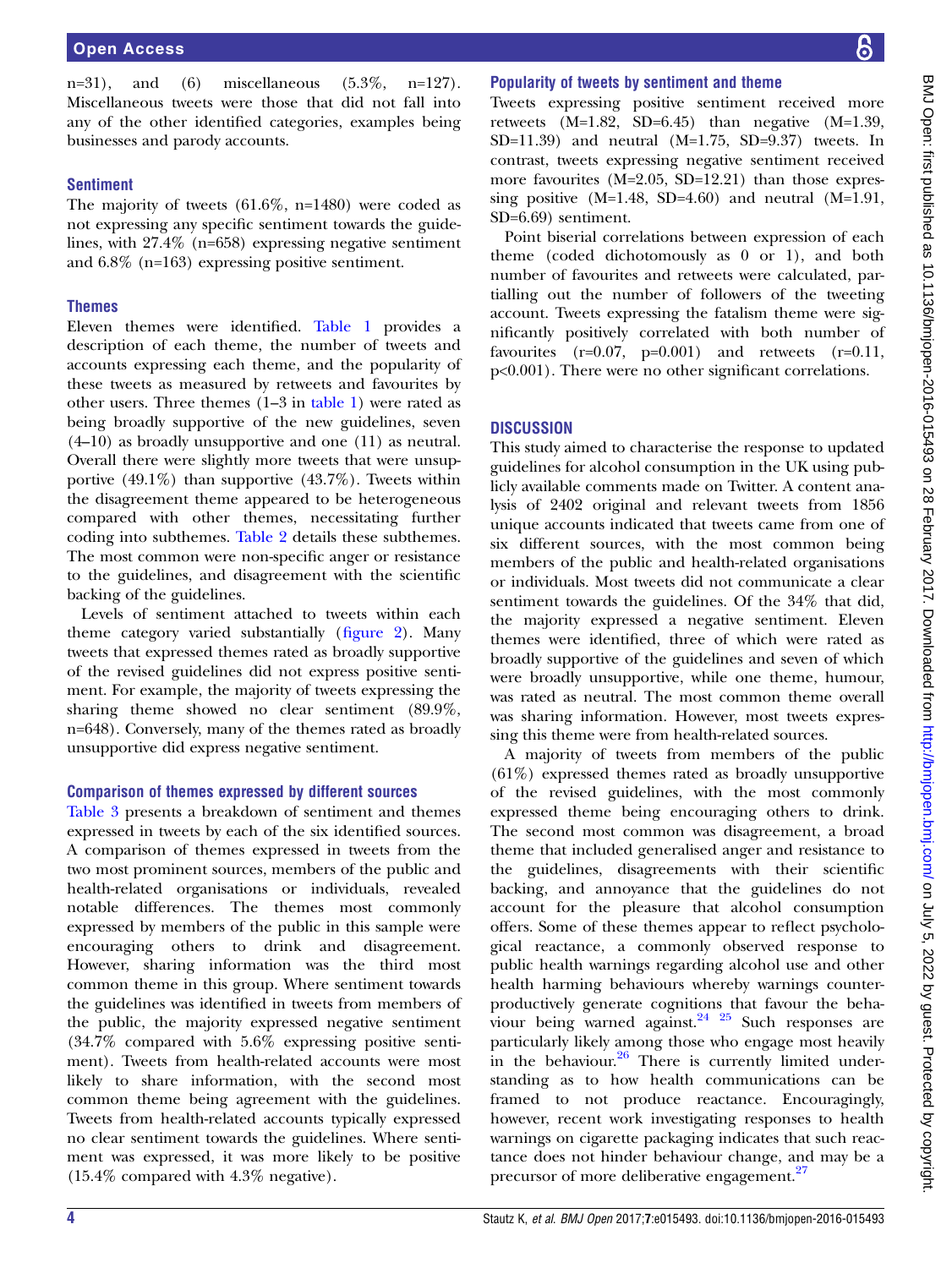<span id="page-4-0"></span>

| <b>Theme</b>                | <b>Description</b>                                                                                                                                                                      | <b>Example tweets (paraphrased)</b>                                                                                                                                                             | Percentage<br>(number) of<br>tweets<br>expressing<br>theme | Percentage<br>(number) of<br>accounts<br>expressing<br>theme | Mean (SD)<br>retweets | Mean (SD)<br>favourites |
|-----------------------------|-----------------------------------------------------------------------------------------------------------------------------------------------------------------------------------------|-------------------------------------------------------------------------------------------------------------------------------------------------------------------------------------------------|------------------------------------------------------------|--------------------------------------------------------------|-----------------------|-------------------------|
| <b>Broadly supportive</b>   |                                                                                                                                                                                         |                                                                                                                                                                                                 |                                                            |                                                              |                       |                         |
| 1. Sharing                  | Shares recommendations or health<br>information from the guidelines; initiates<br>discussion; provides tips to cut down or<br>stop drinking; links to relevant services or<br>resources | Read the new alcohol guidelines from<br><b>Department of Health</b><br>Drink slowly, consume with food, alternate<br>alcohol with water                                                         | 30.0% (721)                                                | 29.2% (541)                                                  | 2.96(12.74)           | 1.96(8.11)              |
| 2. Agreement                | Supports the guidelines; agrees or<br>accepts the need for guidelines; criticises<br>those who are hostile to guidelines                                                                | Guidelines warn about risk of drinking during<br>pregnancy-right to know<br>Complaining about #alcoholguidelines? They're<br>for our own health benefits, so you can make<br>an informed choice | 11.0% (264)                                                | 12.9% (239)                                                  | 1.84(10.15)           | 1.53(5.97)              |
| 3. Will heed                | Intend to cut down alcohol consumption;<br>no change needed as consumption<br>already within guidelines                                                                                 | I must limit my intake this weekend. You only<br>get one shot at life!<br>14 units a week? PHEW! Should be ok with my<br>bottle of beer on a Saturday night                                     | $2.7\%$ (65)                                               | $3.4\%$ (63)                                                 | 1.00(5.17)            | 1.77(5.00)              |
| <b>Broadly unsupportive</b> |                                                                                                                                                                                         |                                                                                                                                                                                                 |                                                            |                                                              |                       |                         |
| 4. You should<br>drink      | Encourages others to drink or promotes<br>drinking generally                                                                                                                            | If you're asking is one more drink too much,<br>you're not drunk enough<br>There's "no safe level of drinking" so everybody<br>is getting smashed                                               | 11.9% (285)                                                | 14.3% (266)                                                  | 0.75(2.16)            | 1.96(4.15)              |
| 5. Disagreement             | General or specific disagreement with the<br>guidelines that does not fall into any other<br>theme                                                                                      | I don't trust government advice. How has the<br>research been done? There are so many<br>factors.<br>Outrageous to suggest that effects of alcohol<br>on men and women are equal. Absurd!       | 11.2% (270)                                                | 12.7% (236)                                                  | 0.82(3.38)            | 1.34(3.07)              |
| 6. Will ignore              | Will personally ignore the guidelines,<br>consume over the guideline amount or<br>intend to drink alcohol in response                                                                   | More noise l'Il ignore, because alcohol is nice<br>Tonight I'm going to smash back a bottle of red.<br>Fuck you                                                                                 | $9.5\%$ (228)                                              | 11.8% (219)                                                  | 0.94(6.89)            | 2.00(6.48)              |
| 7. Libertarianism           | Governments and public bodies should<br>not interfere in private behaviours; advice<br>is untrustworthy; government has ulterior<br>motives for policy decisions                        | Sick of being told what to eat and drink<br>The nanny state rears its ugly head once again.<br>Why can't they let people make their own<br>decisions?                                           | $6.2\%$ (149)                                              | 7.4% (138)                                                   | 1.54(6.30)            | 1.66(4.51)              |
| 8. Confusion                | Confused by the guidelines generally or a<br>specific aspect of them; guidelines will be<br>confusing to others; government advice<br>on alcohol or health is inconsistent              | Red wine is good for you, then it's bad for you,<br>make your mind up!<br>They won't engage the public by referring to<br>"units" rather than commonly understood<br>measures                   | 4.3% (103)                                                 | $5.3\%$ (99)                                                 | 1.80(12.40)           | 1.56(6.42)              |

ප

BMJ Open: first published as 10.11369/pm-2016-015493 on 28 Februard SU17. Downloaded from http://bmjopen.bm/ muylish. Jublished by copyright.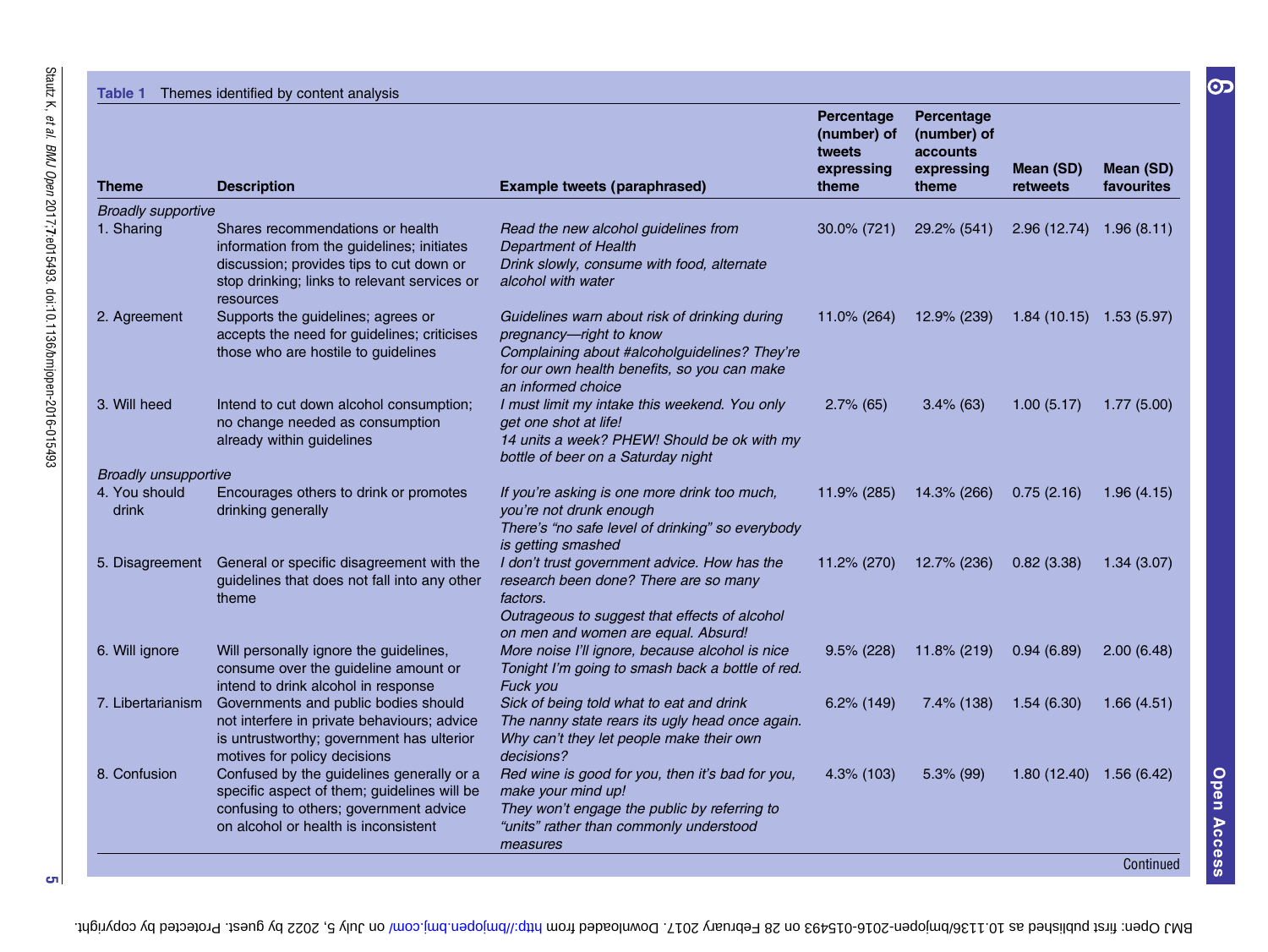| Death/disease is inevitable no matter what<br>people already understand and accept the<br>Guidelines will be ineffectual because:<br>ingrained; health information does not<br>health measures we adopt; alcohol is<br>risk; alcohol use is socially/culturally<br>needed to relieve life's suffering<br><b>Description</b><br>10. Won't work<br>9. Fatalism<br>Theme |   | Enjoy life, ignore the constant health warnings,<br>You know what? Living puts you in danger of<br>Example tweets (paraphrased)<br>pui/p                                                          | Percentage<br>(number) of<br>expressing<br>$3.4%$ (81)<br>tweets<br>theme | (number) of<br>Percentage<br>accounts |                       |                           |
|-----------------------------------------------------------------------------------------------------------------------------------------------------------------------------------------------------------------------------------------------------------------------------------------------------------------------------------------------------------------------|---|---------------------------------------------------------------------------------------------------------------------------------------------------------------------------------------------------|---------------------------------------------------------------------------|---------------------------------------|-----------------------|---------------------------|
|                                                                                                                                                                                                                                                                                                                                                                       |   |                                                                                                                                                                                                   |                                                                           | expressing<br>theme                   | Mean (SD)<br>retweets | Mean (SD)<br>favourites   |
|                                                                                                                                                                                                                                                                                                                                                                       |   | you are going to die whatever                                                                                                                                                                     |                                                                           | $4.3%$ (79)                           |                       | 5.00 (30.56) 6.68 (33.53) |
| change behaviour<br>Neutral                                                                                                                                                                                                                                                                                                                                           | Φ | new guidelines will make me stop immediately!"<br>"I didn't know alcohol was bad for me! These<br>thousands of years. They won't stop now<br>People have been drinking alcohol for<br>said nobody | $2.7%$ (64)                                                               | $3.3%$ (62)                           | 0.20(1.07)            | 0.92(2.12)                |
| Jokes, sarcasm, wit, but no commentary<br>or opinion on alcohol guidelines<br>11. Humour                                                                                                                                                                                                                                                                              |   | Drink responsibly—don't spill your drink!<br>Can we save up units like people at<br>WeightWatchers save points?                                                                                   |                                                                           | $9.2\%$ (221) 10.7% (198)             | 0.74(1.77)            | 1.86 (3.59)               |

Relatedly, many of the unsupportive themes found here offer the opportunity for further engagement with the public and refining of the health messages underpinning the revised guidelines. For example, accounts questioning the guidelines' scientific backing or expressing confusion over aspects of their communication could have feasibly been responded to directly by health professionals. Twitter can be a medium for discussion and public debate, despite tendencies among users to engage in selective exposure and ideological reinforce-ment.<sup>[18 28](#page-8-0)</sup> It is notable that while health-related accounts were highly involved in sharing information, there was no evidence of these accounts responding directly to the concerns stated by members of the public. This is a potential utility of using Twitter to communicate health policy that could be explored further.

Regarding the criticism made by the Royal Statistical Society  $(RSS)^{19}$  that the revised guidelines may induce fear in the public by focusing on links between alcohol and cancer, none of the themes identified in this analysis reflected fearful responses. However, one subcategory of the disagreement theme did indicate scepticism with the scientific backing of the guidelines, which perhaps supports the RSS's concern that emphasising the negative effects of alcohol while downplaying any positive effects could lead to a loss of public trust in official health guidance. Nonetheless, this subcategory was only evident in 2% of total tweets.

There was notably little sentiment attached to tweets sharing information about the guidelines, or from tweets from health-related accounts in general. While there are advantages to communicating health messages in an 'affect-free' manner, these messages were contrasted against many unsupportive tweets that expressed negative sentiment. There is evidence that tweets expressing sentiment are shared more quickly and frequently than neutral tweets.[29](#page-8-0) The use of positive sentiment in health communication on social media could improve its reach. This may be a fruitful area for further research.

#### Strengths and limitations

This study is the first, to the best of our knowledge, to examine responses to an alcohol-related policy announcement using social media content. Publicly available tweets offer a large number of potentially useful responses, with few barriers to entry for those wanting to express their views, and with the additional benefit of including immediate affective content.

A key limitation, as with much research using Twitter data, is uncertainty around the representativeness of the users analysed. Our sample comprised a relatively small number of Twitter users, self-selected by the nature of the study, who themselves are only a proportion of internet users. Research into Twitter users from the USA suggests that men and individuals from densely populated areas are over-represented on Twitter, and that the ethni-city of users is not representative of the population.<sup>[30](#page-8-0)</sup> A further concern is that we were not able to verify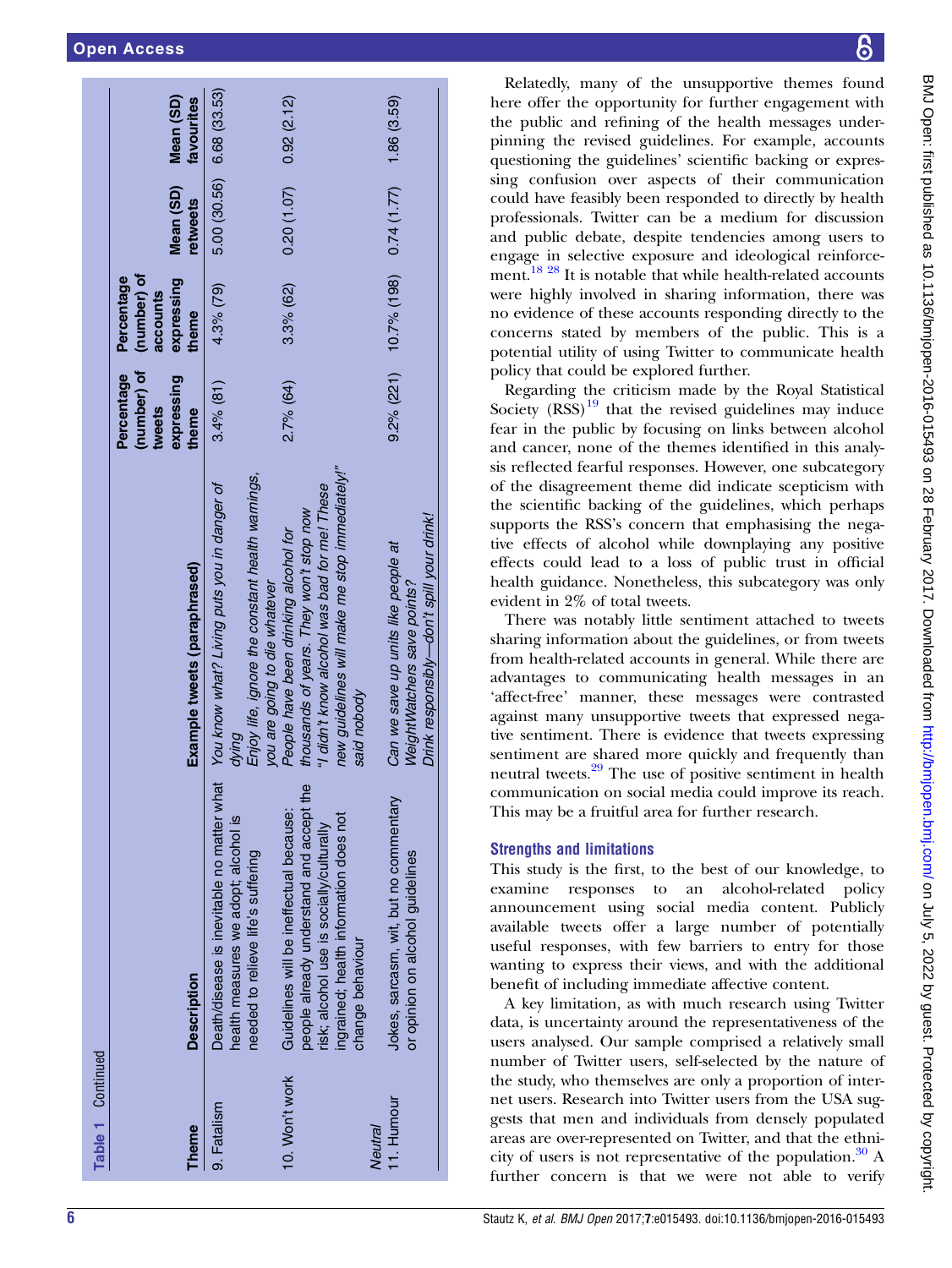<span id="page-6-0"></span>

| <b>Table 2</b> Subcategories of the 'disagreement' theme                                           |                                                                                                                               |                                                                                     |  |  |  |
|----------------------------------------------------------------------------------------------------|-------------------------------------------------------------------------------------------------------------------------------|-------------------------------------------------------------------------------------|--|--|--|
| <b>Subcategory description</b>                                                                     | <b>Paraphrased examples</b>                                                                                                   | Percentage (number) of<br>tweets in disagreement<br>theme expressing<br>subcategory |  |  |  |
| Anger or resistance towards guidelines but<br>no specific reasons given                            | How many more guidelines FFS<br>Wish the government and its health minions would<br>keep their advice to themselves           | 63.0% (170)                                                                         |  |  |  |
| Specific disagreement with the scientific<br>backing of the guidelines                             | 14 units for BOTH men & women is completely<br>illogical<br>Alcohol in moderation actually has a number of<br>health benefits | 18.1% (49)                                                                          |  |  |  |
| Guidelines fail to acknowledge pleasure of<br>alcohol use                                          | Some of my happiest memories were made when I<br>drank over #alcoholguidelines                                                | $7.0\%$ (19)                                                                        |  |  |  |
| Guidelines do not go far enough to tackle<br>excessive drinking                                    | Government should tell the truth that alcohol is<br>poison                                                                    | $4.8\%$ (13)                                                                        |  |  |  |
| Guidelines will negatively impact the<br>economy generally or the alcohol industry<br>specifically | British pubs have suffered a lot. This is another<br>knife in the pub trade                                                   | $2.6\%$ (7)                                                                         |  |  |  |
| UK alcohol guidelines differ to other<br>countries                                                 | France has the best guidance on alcohol<br>consumption-none                                                                   | $1.5\%$ (4)                                                                         |  |  |  |
| <b>Miscellaneous</b>                                                                               |                                                                                                                               | $3.3\%$ (9)                                                                         |  |  |  |



Figure 2 Proportion of positive, neutral and negative sentiment towards the revised guidelines expressed in tweets within each theme.

whether all tweeters in this sample were expressing their own opinions. It is possible, for instance, that some of the comments were examples of 'astroturfing', whereby those with vested interests are involved in propagating fake grass roots opinions in order to sway public debate in their favour. $31 \overline{32}$  Furthermore, even if comments were the users' own, we are unable to say whether they were responding to the updated guidelines per se, or to reports of the guidelines on other media channels,

which may have included provocative comments from alcohol industry representatives. Relatedly, our analysis did not consider the interplay between comments or how themes might have been invoked by the comments of other users in the discussion. Certain themes could have been more likely to be expressed as counterpoints to other themes. A time-based analysis of Twitter dialogue may be a way to address this in future research. Finally, while Twitter comments provide insight into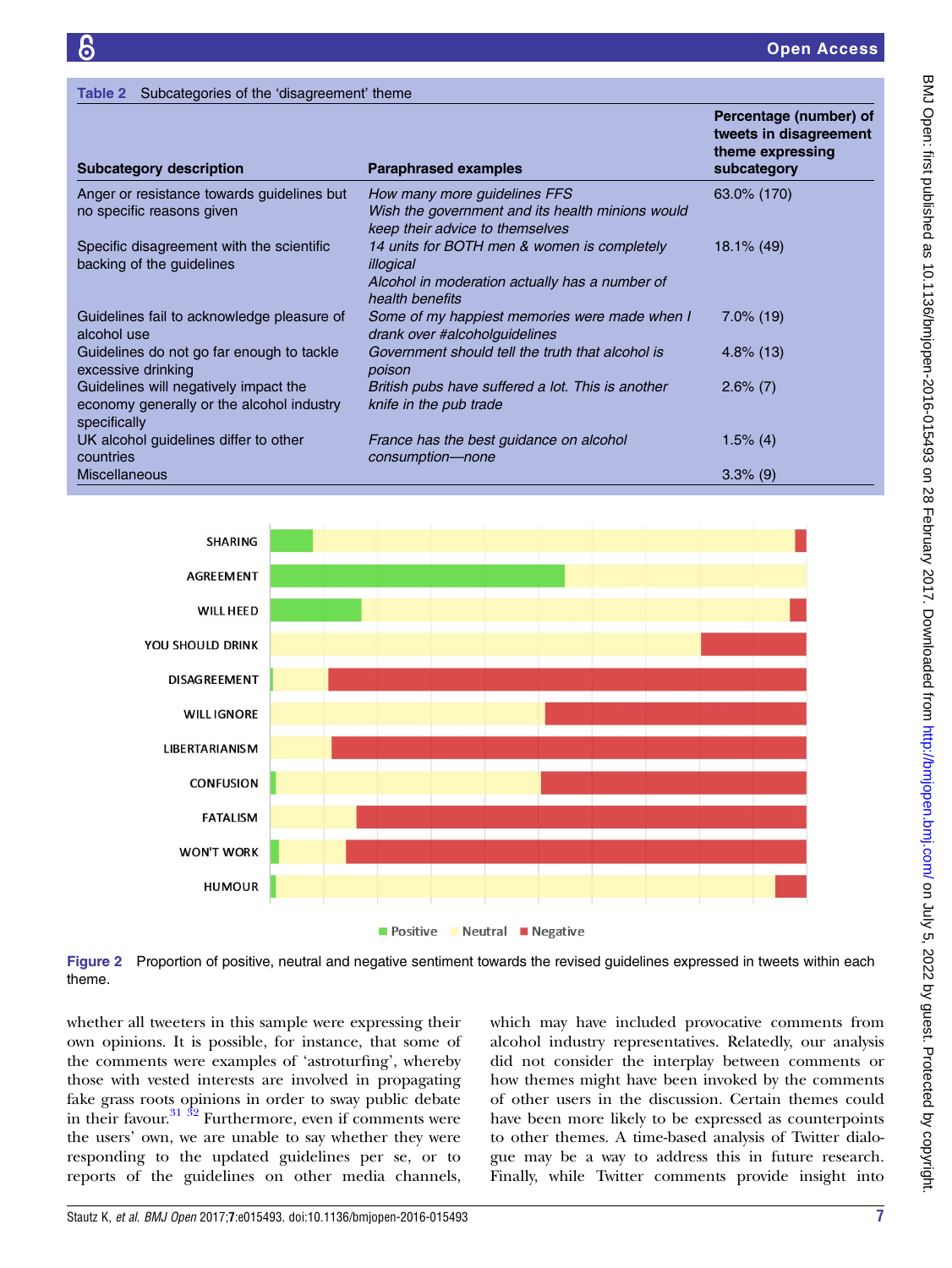Sen

<span id="page-7-0"></span>

|                      | Member of<br>the public | <b>Health-related</b><br>body or<br><i>individual</i> | <b>News or</b><br>media-related<br>body or individual | <b>Alcohol</b><br>industry-related<br>body or individual | <b>Public</b><br>figure | <b>Miscellaneous</b> |
|----------------------|-------------------------|-------------------------------------------------------|-------------------------------------------------------|----------------------------------------------------------|-------------------------|----------------------|
| Total tweets         | 1709                    | 299                                                   | 139                                                   | 97                                                       | 31                      | 127                  |
| Sentiment            |                         |                                                       |                                                       |                                                          |                         |                      |
| <b>Positive</b>      | $5.6\%$ (95)            | $15.4\%$ (46)                                         | $3.6\%$ (5)                                           | $7.2\%$ (7)                                              | $3.2\%$ (1)             | $7.1\%$ (9)          |
| <b>Negative</b>      | 34.7% (593)             | $4.3\%$ (13)                                          | $10.8\%$ (15)                                         | 22.7% (22)                                               | $19.4\%$ (6)            | $7.1\%$ (9)          |
| Neutral/neither      | 55.2% (943)             | 78.3% (234)                                           | 80.6% (112)                                           | 66.0% (64)                                               | $61.3\%$ (19)           | 85.0% (108)          |
| Not coded            | $4.6\%$ (78)            | $2.0\%$ (6)                                           | $5.0\%$ (7)                                           | $4.1\%$ (4)                                              | $16.1\%$ (5)            | $0.8\%$ (1)          |
| Themes               |                         |                                                       |                                                       |                                                          |                         |                      |
| Sharing              | 13.8% (235)             | 85.6% (256)                                           | 66.2% (92)                                            | 45.4% (44)                                               | $6.5\%$ (2)             | 72.4% (92)           |
| Agreement            | 11.1% (189)             | $16.4\%$ (49)                                         | $6.5\%$ (9)                                           | $9.3\%$ (9)                                              | $12.9\%$ (4)            | $7.1\%$ (9)          |
| Will heed            | $1.6\% (27)$            | $0.3\%$ (1)                                           | $0.7\%$ (1)                                           | $1.0\%$ (1)                                              | $3.2\%$ (1)             | $0.8\%$ (1)          |
| You should drink     | 14.5% (247)             | $1.0\%$ (3)                                           | $2.2\%$ (3)                                           | 19.6% (19)                                               | $16.1\%$ (5)            | $6.3\%$ (8)          |
| Disagreement         | 13.9% (237)             | $2.7\%$ (8)                                           | $3.6\%$ (5)                                           | $12.4\%$ (12)                                            | $9.7\%$ (3)             | $3.9\%$ (5)          |
| Will ignore          | 12.2% (208)             | $1.0\%$ (3)                                           | $4.3\%$ (6)                                           | $2.1\%$ (2)                                              | $19.4\%$ (6)            | $2.4\%$ (3)          |
| Libertarianism       | $8.1\%$ (136)           | $1.0\%$ (3)                                           | $2.2\%$ (3)                                           | $5.2\%$ (5)                                              | $3.2\%$ (1)             | $0.8\%$ (1)          |
| Confusion            | $4.9\%$ (84)            | $2.0\%$ (6)                                           | $2.9\%$ (4)                                           | $5.2\%$ (5)                                              | $3.2\%$ (1)             | $2.4\%$ (3)          |
| Fatalism             | $4.6\%$ (78)            | 0                                                     | 0                                                     | 0                                                        | $3.2\%$ (1)             | $1.6\%$ (2)          |
| Won't work           | $3.5\%$ (60)            | $\Omega$                                              | $2.2\%$ (3)                                           | $1.0\%$ (1)                                              | $\Omega$                | 0                    |
| <b>Humour</b>        | 11.4% (195)             | $1.0\%$ (3)                                           | $4.3\%$ (6)                                           | $6.2\%$ (6)                                              | $12.9\%$ (4)            | $5.5\%$ (7)          |
| <b>Miscellaneous</b> | $4.6\%$ (78)            | $2.0\%$ (6)                                           | $5.0\%$ (7)                                           | $4.1\%$ (4)                                              | $16.1\%$ (5)            | $0.8\%$ (1)          |

immediate reactions that would not be observable in surveys, they do not indicate how individuals might respond after further deliberation. For example, an immediate negative response to the updated guidelines could have produced motivation to seek further information, which in turn may have changed the initial negative opinion. Nonetheless, immediate affective responses can be important drivers of subsequent decision-making and behaviour.<sup>33</sup>

### Implications for policy

Monitoring of online responses to public health guidance can provide valuable public feedback that may differ with that provided through official consultation. While more work is needed to distinguish sources of bias in comments from non-random samples of Twitter and other social media users, public health bodies responsible for communicating policy announcements could consider monitoring and analysing publicly available comments to learn whether messages are being misunderstood, with a view to clarifying these messages or directly countering misinformation being shared. Social media also provides scope for health professionals to provide dynamic responses to address people's concerns. While some of the themes and subthemes identified reflect emotions or political leanings that might not respond well to further engagement (eg, libertarianism), others may be met quite effectively with further discussion or links to more detailed information.

#### **CONCLUSION**

Comments made on Twitter offer a potentially valuable source for monitoring responses to health policy announcements. This descriptive analysis of tweets made in response to updated alcohol guidelines in the UK revealed a number of themes present in unsupportive comments towards the revised guidance. An understanding of the reactance, resistance and misunderstanding present in these themes may help to tailor effective communication of alcohol and health-related policies in future, and may inform a more dynamic approach to health communication via social media.

Acknowledgements The authors would like to thank Professor Mark Petticrew for his helpful comments on a previous version of the manuscript.

Contributors KS and TMM conceived and designed the study. KS collected the data. KS, GB and GJH conducted the analysis. KS prepared the first draft of the manuscript. All authors contributed to critically revising the manuscript. All authors approved the final version of the manuscript for publication.

Funding The publication of this research was funded by the National Institute of Health Research Senior Investigator Award (NF-SI-0513-10101); awarded to Professor Theresa M Marteau.

Competing interests None declared.

Ethics approval University of Cambridge Psychology Research Ethics Committee (ref: PRE.2016.007).

Provenance and peer review Not commissioned; externally peer reviewed.

Data sharing statement The coding manual is available on request.

Open Access This is an Open Access article distributed in accordance with the terms of the Creative Commons Attribution (CC BY 4.0) license, which permits others to distribute, remix, adapt and build upon this work, for commercial use, provided the original work is properly cited. See: [http://](http://creativecommons.org/licenses/by/4.0/) [creativecommons.org/licenses/by/4.0/](http://creativecommons.org/licenses/by/4.0/)

#### **REFERENCES**

1. Department of Health. UK Chief Medical Officers' alcohol guidelines review: summary of the proposed new guidelines. 2016. [http://www.](http://www.gov.uk/government/uploads/system/uploads/attachment_data/file/489795/summary.pdf)